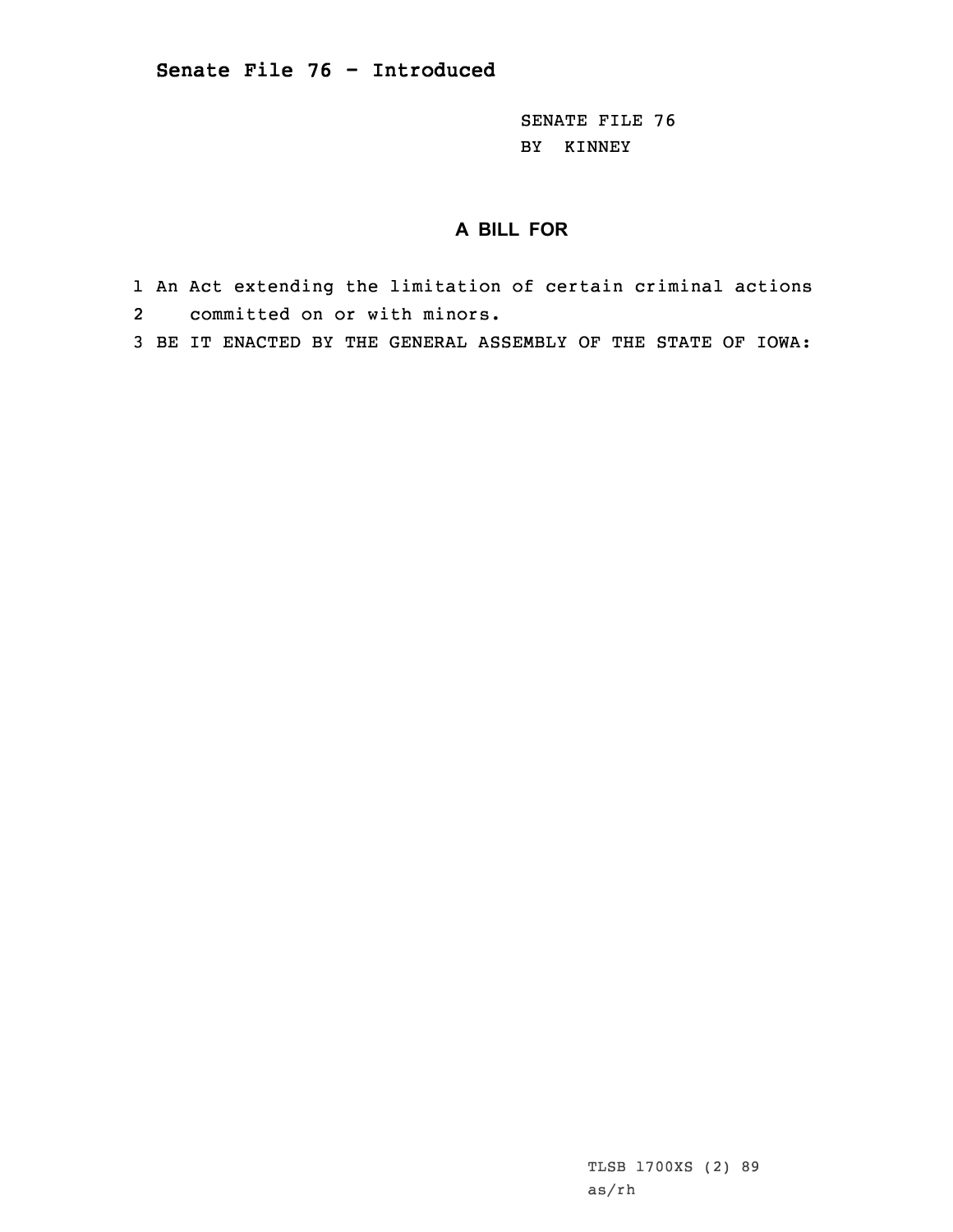1 Section 1. Section 802.2B, unnumbered paragraph 1, Code 2 2021, is amended to read as follows:

 An information or indictment for the following offenses committed on or with <sup>a</sup> person who is under the age of eighteen 5 years shall be found within ten fifteen years after the person upon whom the offense is committed attains eighteen years of age, or if the person against whom the information or indictment is sought is identified through the use of <sup>a</sup> DNA profile, an information or indictment shall be found within three years from the date the person is identified by the person's DNA profile, whichever is later:

12 Sec. 2. Section 802.2C, Code 2021, is amended to read as 13 follows:

14**802.2C Kidnapping.**

 An information or indictment for kidnapping in the first, second, or third degree committed on or with <sup>a</sup> person who is under the age of eighteen years shall be found within 18 ten fifteen years after the person upon whom the offense is committed attains eighteen years of age, or if the person against whom the information or indictment is sought is identified through the use of <sup>a</sup> DNA profile, an information or indictment shall be found within three years from the date the person is identified by the person's DNA profile, whichever is 24 later.

25 Sec. 3. Section 802.2D, Code 2021, is amended to read as 26 follows:

27 **802.2D Human trafficking.**

 An information or indictment for human trafficking in violation of section [710A.2](https://www.legis.iowa.gov/docs/code/2021/710A.2.pdf), committed on or with <sup>a</sup> person who is under the age of eighteen years shall be found within 31 ten fifteen years after the person upon whom the offense is committed attains eighteen years of age, or if the person against whom the information or indictment is sought is identified through the use of <sup>a</sup> DNA profile, an information or indictment shall be found within three years from the date the

 $-1-$ 

LSB 1700XS (2) 89  $as/rh$   $1/2$